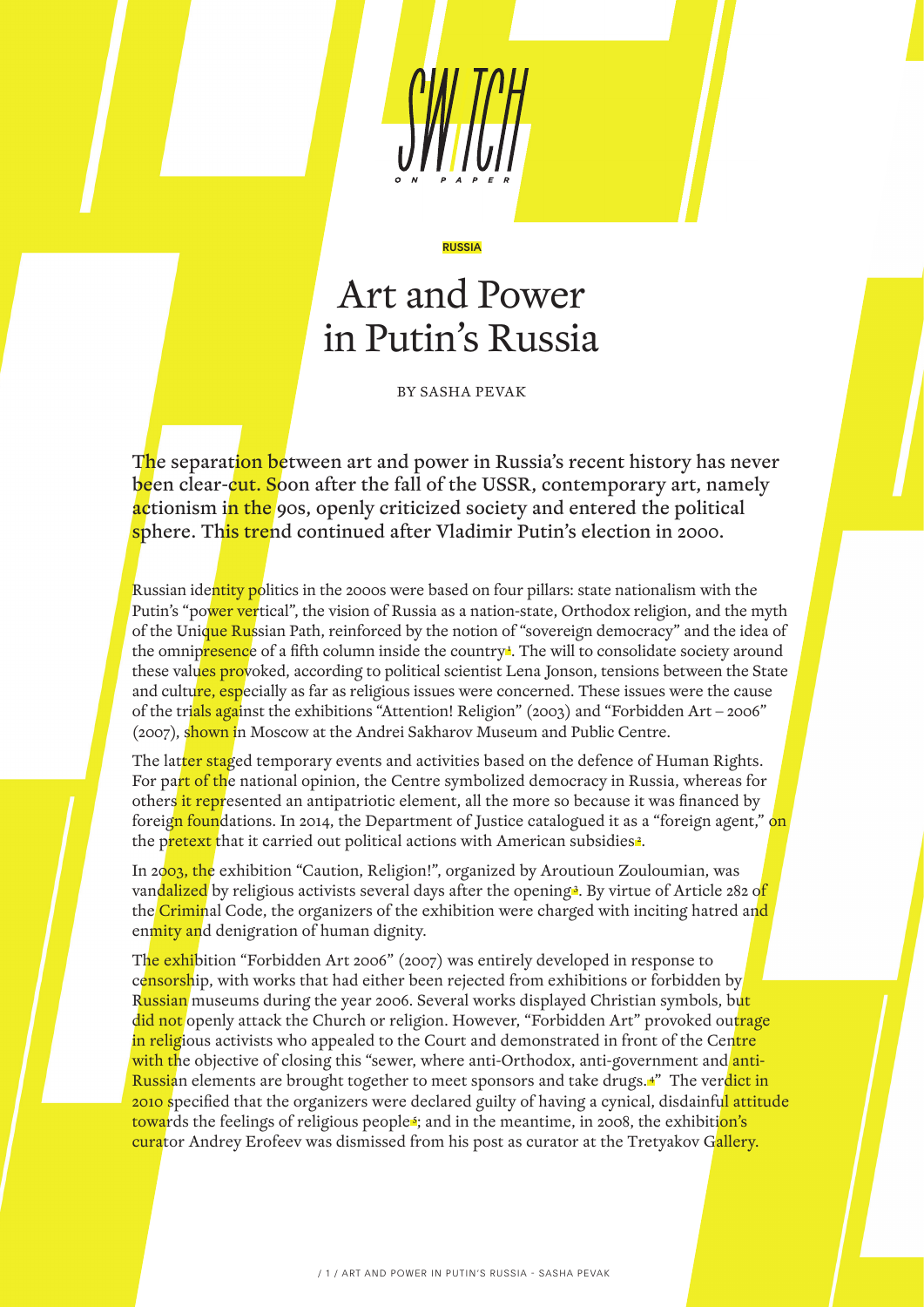The two exhibitions were exploited by the government as striking examples of blasphemy and attacks on the values of the Russian nation, meaning the values of Orthodox believers; these judgements were founded on the religious activists' interpretation of the works of art and the curators' intentions. The official press supported the accusations, insisting on the moral prejudice caused to society<sup>6</sup>. The trials took on an ideological character: they were supposed to send a univocal signal to institutions, to prevent similar actions, generate autocensorship and give a symbolic blank cheque to extremists.

Erofeev's "Forbidden Art" was a political gesture, a protest against censorship. The scenography was explicit: the works were exhibited behind false walls, like inmates in cells and only visible through small openings. The exhibition forced the spectators to be in the position of voyeurs, looking at a "shameful" object through the keyhole. The presentation itself conditioned the visitors as much as the works submitted to the curator's intentions.

The controversy that followed was considerable and, according to Lena Jonson, the trial marked a point of no return in relationships between the State, Church and culture. The trial's verdict also prefigured the conservative direction Russian cultural politics were taking, and their increasing control over institutions. In this manner, from 2010 onwards, art drastically changed in order to escape from the State's domination over culture, before these orientations were officially formalized in 2012.

### Russian activist art

In 2014, curator Tatiana Volkova affirmed that a new generation of Russian activist artists was no longer interested in the existing institutions, and that public space had become their principal field of expression<sup>7</sup>. Indeed, these artists had committed themselves to social and political debates, and their performances were now in open conflict with the State.

Actions by the Voina Group, for example, took place in places of power with the objective of confronting the symbols of State authority. Consequently, *A Dick Held Prisoner at the FSB* (2010) consisted in painting a gigantic 65-metre phallus on Saint Petersburg's Liteiny Bridge. When the bridge was raised, the erect phallus faced the windows of the FSB (ex-KGB). To the astonishment of the artistic community, the performance was awarded the 2010 Innovation Prize for Contemporary Arts by the National Centre in Moscow – in the "visual work" category.

This award gave rise to controversy because since its beginnings, Voina was disdainful of institutional art, qualifying it as "pathetic pseudo-liberal artistic masturbation with programmes"<sup>8</sup>. Faithful to their own logic, the group gave the total sum of the prize (400,000 roubles) to the Agora Association for the defence of human rights and political prisoners in Russia: "We made sure that the State ended up paying the State enemies. [...] After that, the State could no longer attempt to bribe us, since it was clear that whatever happened would always be used for our own interests."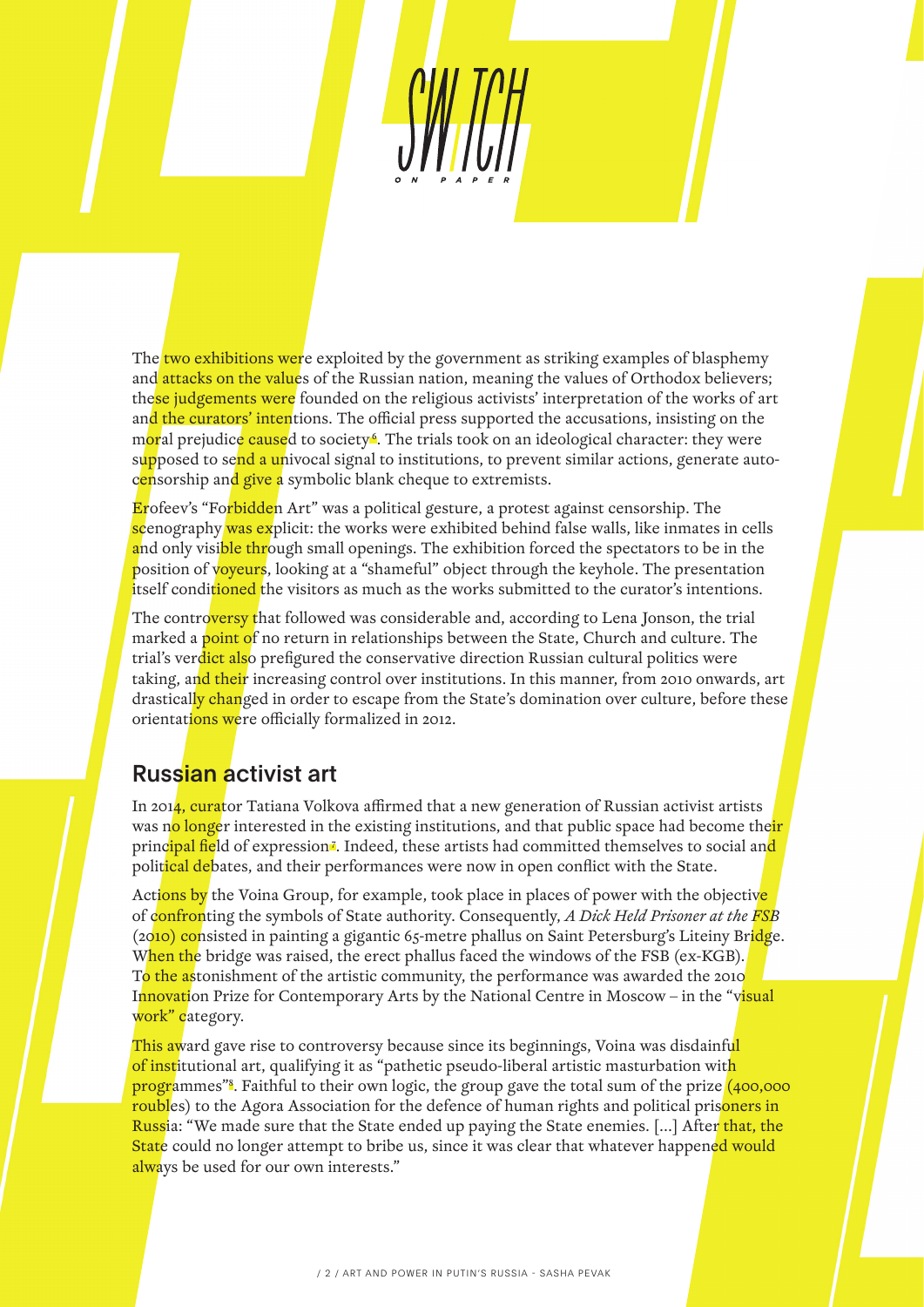# The Pussy Riot Case

The Pussy Riot followed the Voina Group; their *Punk Prayer* in August 2012<sup>9</sup> triggered a media frenzy. According to the Church, the *Prayer* represented an offense to religious believers<sup>10</sup> and was close to Nazism<sup>14</sup>. The trial was used as a pretext in Russia to reinforce Orthodox solidarity against the "blasphemers". As a response to the *Punk Prayer*, a *Te Deum* was organized in all Russian dioceses in April 2012. Vladimir Putin, who had just been re-elected, modified the Criminal Code in June 2013, toughening penalties for public performances that showed disrespect to society in view of undermining the religious feelings of believers<sup>12</sup>.

In the West, the trial had become the symbol of the regime's repression, and was perceived as a diplomatic affair. In August 2012, an article in *Le Monde*, "The conviction of Pussy Riot, worthy of the 'Inquisition',"<sup>33</sup> expressed the major powers' indignation: "Outside Russia, the sentence was promptly condemned by the EU's High Representative for Foreign Affairs Catherine **Ashton**, who claimed it was 'disproportionate'; Washington asked the Russians to 'revise the trial and make sure that freedom of expression is maintained'. The NGO Amnesty International esteemed that three members of the group were 'prisoners of conscience, detained for the sole reason of publicly expressing their convictions."

The performance also made its way to the institutions of contemporary art. On the 21st June 2012, when the artists themselves were in the dock, the Palais de Tokyo (Paris) inaugurated "The Pussy Riot Case", organized by Andrey Erofeev. His objective was to find a supplementary audience for the affair and to protect the group, thanks to one of the most prestigious French institutions<sup>14</sup>. Ever since then, Pussy Riot activity has remained inseparable from its political reach, media clamour and polemics, and the verdict of the trial revealed the state of Russian society and the relationship between power and opposition. Shedding this new light prepared the ground for Petr Pavlenski's practices.

## The symbolic combat between artists and power

During the course of his performances, Petr Pavlenski pursued an actual dialogue with power. Its agents, the police, doctors and prosecutors, had become the actual motors of his work. "Their function is to neutralize an event, liquidate it, and clean the streets and public squares. But this forces them to serve an opposite goal. They start to construct the event. They become the authors themselves. My performances rely on them. Because these performances are reduced to a strict minimum. I simply sit or stand, without doing anything."<sup>15</sup>

In 2012, in his first performance (*Stitch*), he sewed up his mouth in front of the Kazan Cathedral in Saint Petersburg to support Pussy Riot. Then in 2013, after the re-election of Vladimir Putin, the demonstrations in Moscow and the adoption of new repressive laws, he performed *Carcass*<sup>16</sup>: naked and rolled up in barbed wire, he was delivered to the entrance of the Parliament of Saint Petersburg. The artist didn't move, and the performance was enacted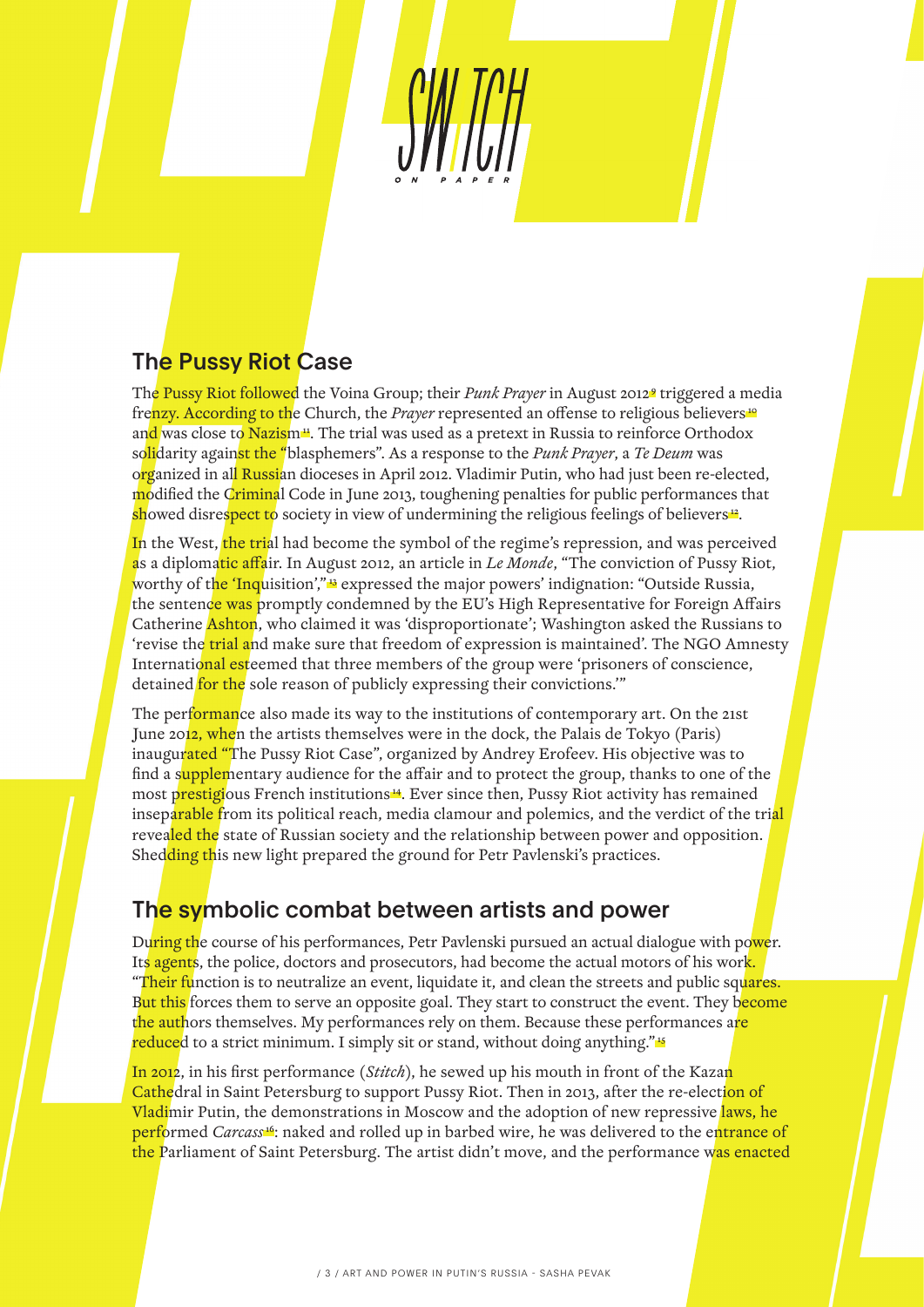by the police who cut the barbed wire and handed Pavlenski over to a psychiatric hospital for a valuation of his mental state.

In 2014, after the victory of Maidan in Ukraine, Pavlenski performed *Freedom*<sup>17</sup> in Saint Petersburg. He erected improvized barricades with tyres and set them on fire. Accused of vandalism, he turned the trial to his advantage by taping all his conversations with the investigator on a dictaphone, and then publishing the retranscriptions. In these conversations, , which are reminiscent of the dialogues between Raskolnikov and the detective in *Crime and Punishment* by Fyodor Dostoevsky, the artist, by resorting to art history, tried to appeal to the persecutor's conscience in order to make him understand that it is not for the authorities to impose its interpretations of art. The dialogues are at times quite unexpected, revealing the system's absurdity; at the end of the second dialogue, for example, the investigator affirms that he is an «artist of justice.»

In 2015, in *Threat*, his last performance in Russia, he set fire at night to the door of the Federal Security Service, aiming directly at the State and Vladimir Putin. After this performance, Paylenski was merely sentenced for acts of vandalism. However, in 2017, the point of no return was reached when he was accused of rape and forced to leave the country with his partner.<sup>18</sup>

Pavlenski's art is spectacular. However, according to Andrey Erofeev, in this «competition» between the artist and power, the two entities have come together as one: «Putin is presented in the official media as an exceptional man, as may be attested by his performances – his microlight aircraft flights surrounded by birds, his underwater diving experiences, his bear hunting expeditions, etc. In the same manner, Pavlevski sculpts his image as a radical artist of Russian activism.»<sup>19</sup> For the art critic, this has been a battle between «two titanic showmen» who perform before millions of spectators. This rapprochement between power and actionism has been reinforced by the fact that the State has taken over culture of the spectacle, developed by actionists «who imitate leade<mark>rs</mark> and their entourage, since the pro-government establishment has started to assimilate th<mark>e</mark> performative forms of thinking and 'senseless behaviour.'» These were, according to the author, carnavals and buffoonery on military and geopolitical subjects which, by reason of their scope, have gone far beyond the artists' performances. «The State has decided to play punk,» concluded Erofeev, quoting Pussy Riot Nadezhda Tolokonnikova.

#### Museum of Russian History

This show of force between the artist and power, as well as the game with the character of Vladimir Putin, provided the foundations for an exhibition organized by Arseny Zhilyaev at the Kadist Foundation in Paris. «M.I.R.: New Paths to the Objects»<sup>20</sup> [M.I.R. : Museum of Russian History] presented a fiction on the history of contemporary Russia, in which both pro and anti government elements came together.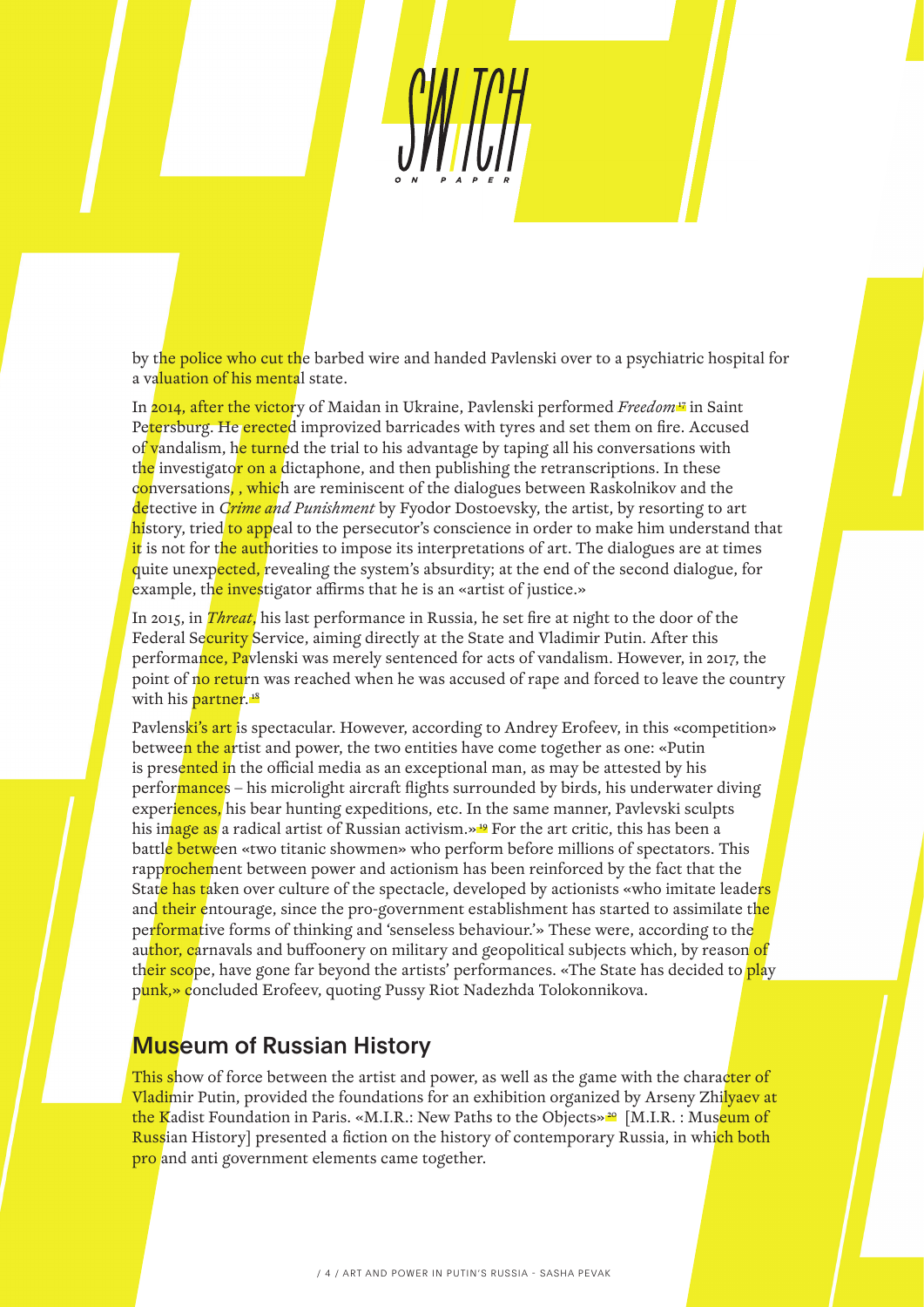In the fictional narrative of the exhibition, Vladimir Putin, in response to a crisis in contemporary culture, created an artistic platform, followed by the proposition, in 2024, of the programme «New Paths to the Objects,» which synthesized all the visual research that had taken place in Russia. One part of the exhibition was devoted to the works of Putin himself. For example, *The Bird Migration,* in which the President performed a flight in a glider, accompanied by Siberian cranes that he helped to find their migratory route. *The Inauguration* performance represented Vladimir Putin on Inauguration Day in Moscow. *The Deuce* was about the precarious conditions of life under neoliberal capitalism, staging in particular the imprisonment of the artists and singers Nadezhda Tolokonnikova and Maria Alekhina, members of the group Pussy Riot; according to the text accompanying the work, the idea was to show how the most stable work can only be obtained in prison.

In «M.I.R.» Arseny Zhilyaev adopted an analytical, ironical angle, by proposing a speculation on the future of art in Russia. He presented the Russian cultural space as submerged by overflowing information and spectacular images coming from both the regime and the opposition. As Boris Groys resumed, «Zhilyaev does not seek to participate in this competition for media impact - [...] because he does not believe that either an artist or a politician could win.»<sup>21</sup>

### The foundations for a new cultural policy

In order to assure the control over the system of art in Russia, the outlines of a new cultural policy began to appear with the return of Vladimir Putin as President in 2012 and the nomination of a new Minister of Culture, Vladimir Medinski. To compete against practices that appeared spontaneously, Medinski created his own version of contemporary culture  $\pm$ «a 'patriotic' duplicata or simulacra of vital artistic culture.»<sup>22</sup>

This mission is led by Medinski, until then a state official of the pro-Putin party, United Russia, renowned for his patriotism<sup>23</sup>. In October 2013, the Federation Council, through its president Valentina Matvienko, announced a new direction for society: «Russia has been in need of new standards in culture for some time now, because throughout the past ten years one has observed an increasing amount of foreign ideas.» Medinski followed in her footsteps, after visiting the 5th Biennale of Contemporary Art in Moscow, with this statement: «I was walking and thinking: why doesn't anyone cry out that the emperor is naked? Why should we believe that contemporary art is something abstract and cubist, twisted and bent, that resembles a pile of bricks? And what's more, financed by public money! Quite apart from the fact that for most Russians it's totally incomprehensible.» He also announced that he was going to reactivate an old Soviet institution called Rosizopropaganda (rebaptized Rosizo in 1994), to «make use of Russian culture in propaganda through the visual arts.»<sup>24</sup>

After these declarations, a certain number of government decrees were issued by the **auth**orities. The foundations for a new State cultural policy<sup>25</sup> (2014) gave pride of place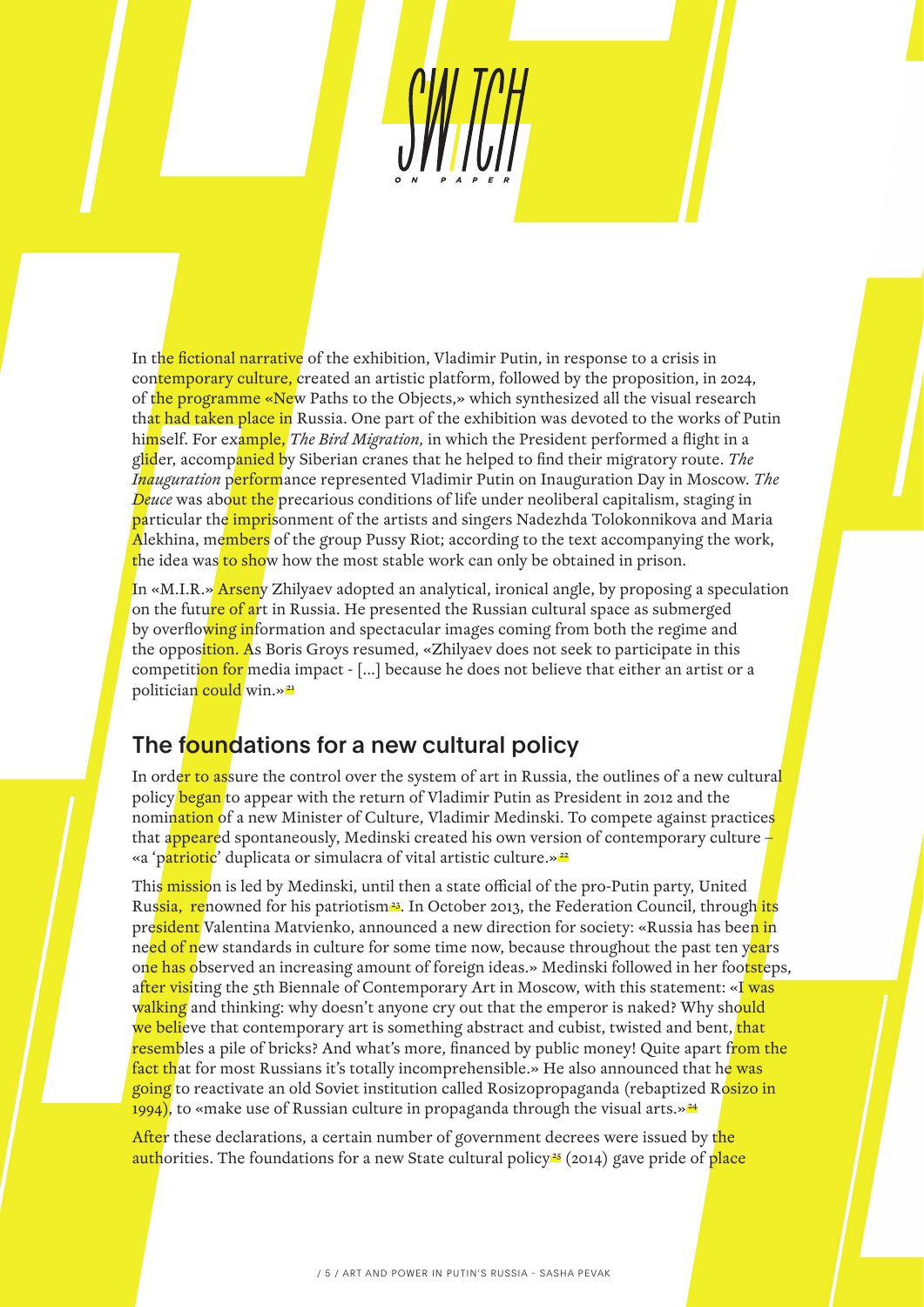to Orthodox culture, so it could be transmitted to future generations in order to cultivate feelings of patriotism and national pride. The decree on the new Strategy of National Security of the Russian Federation<sup>26</sup> (2015) erected, as its name indicates, culture as an integral component of national security. The role of the Strategy of State Cultural Policies, until 2030 <sup>27</sup>(2016), is also to prevent the risks of a «humanitarian crisis» linked to the degradation of society's intellectual and cultural levels, the devaluation and alteration of its values and the deformation of historical memory. The dilution of traditional, spiritual and moral values, «reinforced by cultural expansion and exterior information», represents, according to the document, a threat to national security and the nation's unity, as well as an attempt to falsify History. It should also guarantee the cohesion of cultural institutions on all levels.

In 2017, a memorandum from the Ministry of Culture<sup>28</sup> proposed to redefine the term «contemporary art.» It was suggested that all works created today, in all styles and media, were contemporary art, whereas art that addressed current issues should be called «actual art.» This initiative was perceived by the art world as an attempt to redefine the policies of public institutions and to enlargen their field of action.

## The Great Clean-Up

In just several years, the Ministry has changed the majority of museum and art centre directors: in 2013, Marina Lochak replaced Irina Antonova at the Pushkin Museum; in 2015, Irina Lebedeva, the director of the Tretyakov Gallery, was replaced by Zelfira Tregulova, forme<mark>r direc</mark>tor of Rosizo, and a specialist in Russian avant-garde and socialist realism. In May 2016, an operation was conducted against the National Centre of Contemporary Art and its director Mikhail Mindlin. Firstly, Petr Pavlenski's *Threat* was short-listed in the visual arts category of the Innovation Prize, then withdrawn without any explanation and at the last minute by Mindlin. This decision was widely contested by the art world. In the meantime, on the 31st May, the police turned up at the Centre to search their offices, officially for an embezzlement case. Suspected of fraud, Mindlin was dismissed from his post. In the wake of these events, the Centre of Contemporary Art became one of the departments of Rosizo. Finally, in 2016, the founder of the Moscow Biennale, Joseph Backstein, was replaced by a board of experts coordonnated by the Ministry of Culture.

At the same time, the new State Art was never really clearly defined, even if Lena Jonson esteems that several blockbuster exhibitions destined to the general public could define its outlines<sup>29</sup>. The State did indeed seek to promulgate a certain type of historical narrative. The central role was now given to realistic art, namely social realism. However, the legitimacy of this narrative had to rely on including the great figures of non-official Soviet art in the 20th century.

Lena Jonson put strong emphasis on the tandem of exhibitions held at the Moscow Manege in 2015: «Romantic Realism. Soviet Painting, 1925-1945,» organized by the Ministry of Culture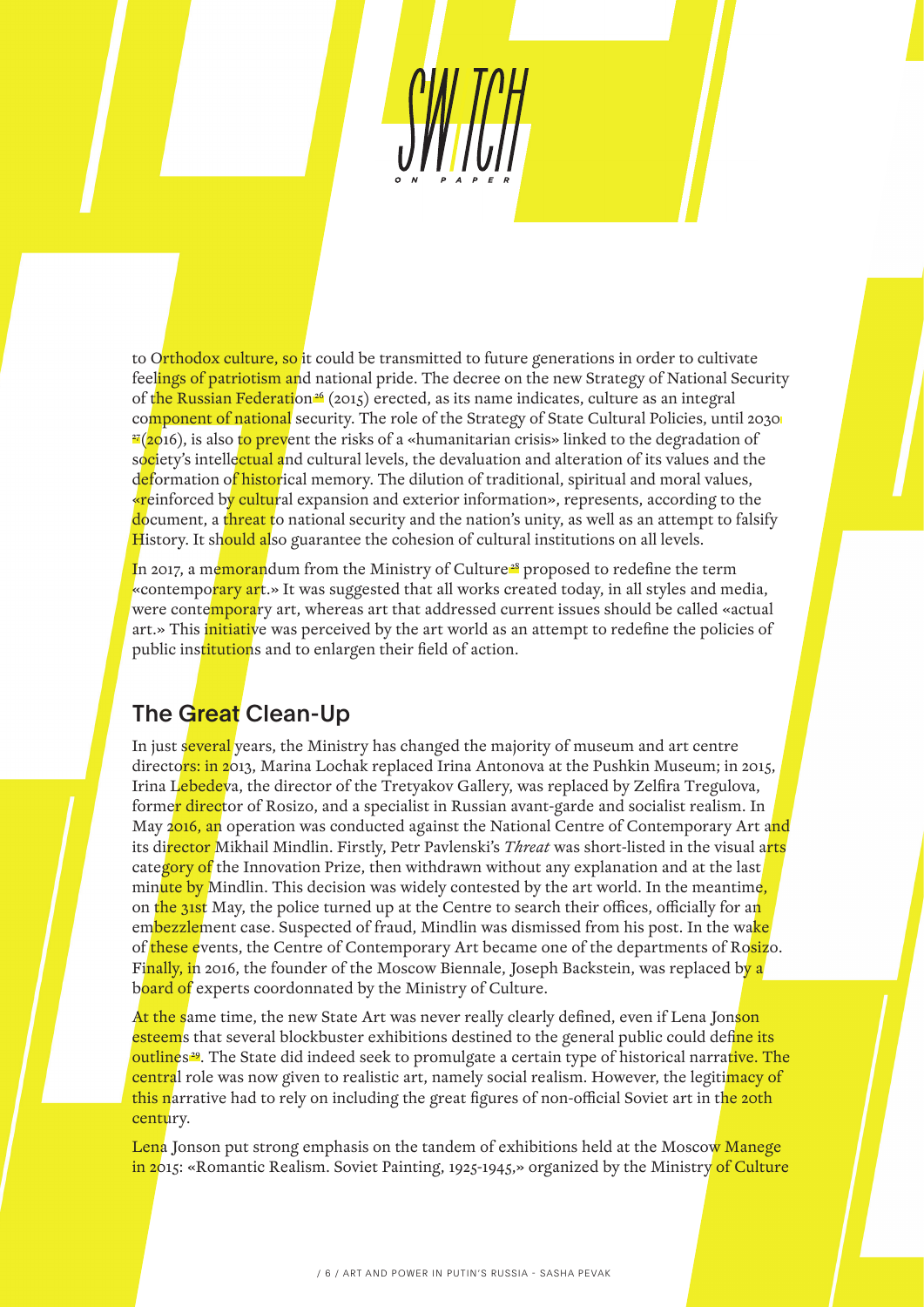and Rosizo, delegated to Zelfira Tregulova, and «Orthodox Russia. Russia Is My History. 1914-1945. From Great Shocks to Great Victory,» initiated by the Moscow Patriarch. For the first show, the organizers sought to upgrade the visual qualities of Soviet works of art. By exhibiting the works of the official Soviet painters and those of the regime's victims side by side, the aim was to relive the period of the great Communist dream. This approach was contested by the artistic community who saw an attempt at rehabilitating Soviet ideals. The second exhibition retraced the path of Orthodox Russia during the first Soviet period, and staged a combination that at first seemed paradoxical, between Stalinian and Orthodox art, which says a lot about the spirit of the contemporary cultural system installed by the authorities.

In this logic, a whole series of exhibitions devoted to different versions of realist art took place in important Russian museums between 2015 and 2016. In 2015, «Russian Realism: 21st Century», at the Museum of Russian Contemporary History, brought together a selection of contemporary works of art along with works from 1920-1930, whose common ground according to the organizers was «interior unity of the realist method and its readiness to respond to current issues.»<sup>30</sup> In 2016, «Russia: Realism. 21st Century»<sup>31</sup> followed at the Russian Museum in Saint Petersburg, along with monographic exhibitions of official Soviet painters such as Alexander Guerassimov at the State Historical Museum, and Tahir Salahov, followed by Gely Korzhev, at the Tretyakov Gallery. In 2017, the blockbuster exhibition «The Thaw» at the Tretyakov Gallery was devoted to the period 1953-1968. This era after the death of Stalin, named «The Thaw,» enabled the greatest non-official Soviet artists, who were opposed to the regime and to State art, to emerge. But once again, the organizers chose to put aside these political controversies of the past for the benefit of a harmonious, softened version of History.

### The carrot and stick strategy

«A campaign of recruitment and seduction through the masters of non-conformism,» according to Andrey Erofeev, has been spearheaded by the State.<sup>32</sup> Erofeev stated that if th<mark>e artist</mark> Ilya Kabakov managed to stand up to this campaign, Erik Bulatov «was drawn into the intrigue.» He became an academician and received the Order of Friendship from the Russian president. When he was presented with his medal in 2015, the Russian ambassador in France stated: «When one looks at Erik Bulatov's paintings, one is reminded of painting in the 1920s, at the very beginnings of contemporary art. We may be proud that contemporary art was born in Russia, that it comes from us, and Erik Bulatov continues these traditions.»<sup>33</sup> Several months earlier, in September-October 2014, Bulatov's most important retrospective had taken place at the Moscow Manege, Erofeev indicated.

Since 2000, the State, by combining actions of intimidation, repressive methods and the carrot and stick strategy, has progressively widened its control over the cultural world in Russia by systematically applying such policies from 2012 onwards. The «undesirable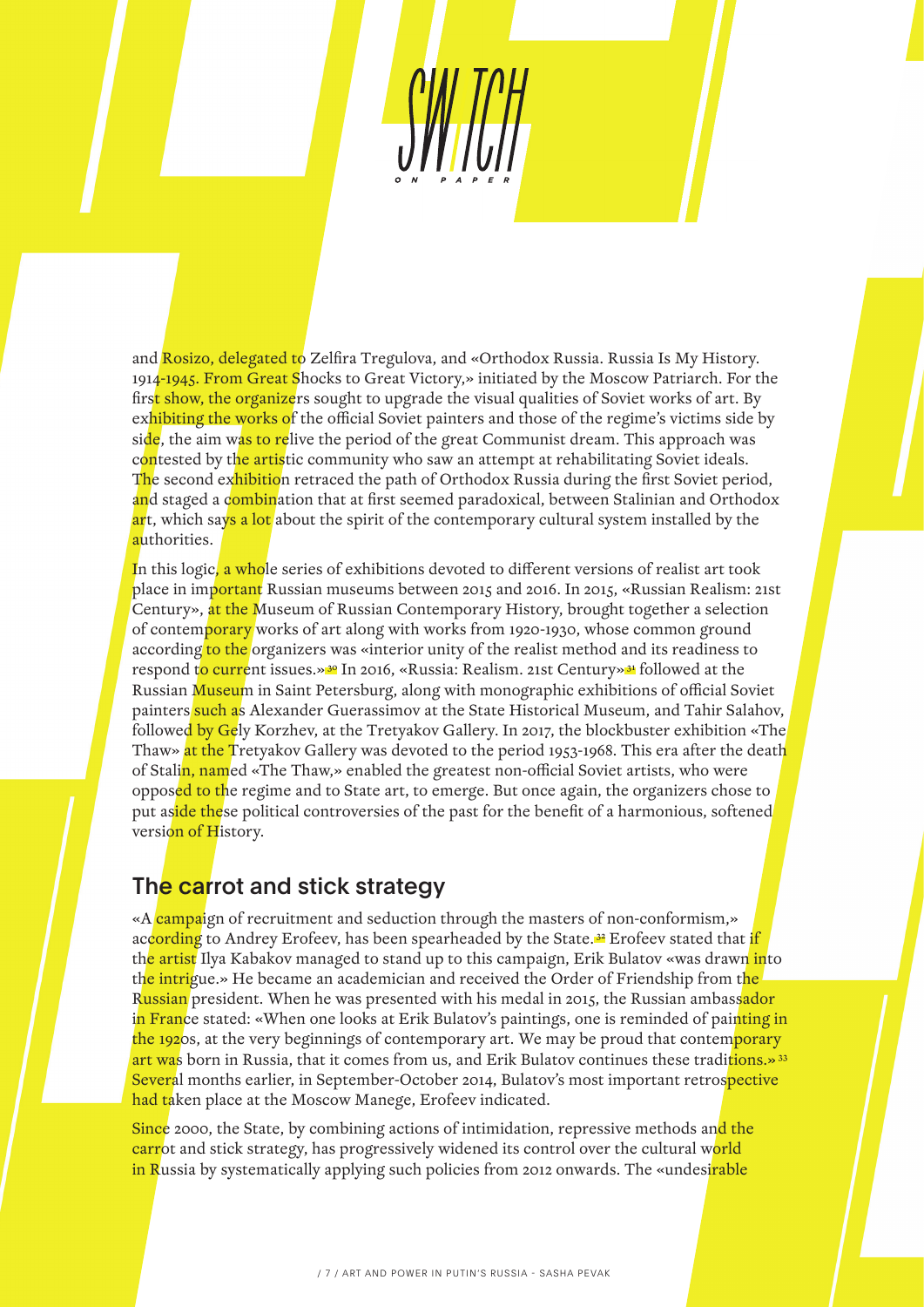elements» have been wiped off the landscape: several artists and other cultural actors have been brought to justice, imprisoned, forced to emigrate, or kept far from institutions, financial sources and information flow. Others have been instrumentalized by power; some have left the system, and inspite of the expanding official cultural policies, have become radicalized through political opposition, or have led independent initiatives, which were nonetheless too marginal to attract the attention of the authorities and the general public. Through this new system with *populist* exhibition policies, the State has sought to promulgate its own version of 20th century art history in Russia, and a particular type of historical narrative.

If works of the past, including non-official Soviet art, have often been pawns in the game, the most recent performance by the Pussy Riot group was based on an artist from this era to pass on a **political** message. On the 15th July 2018, during the World Cup Football Final in Moscow, the group enacted a performance entitled «Policeman enters the Game,» a tribute to the non-official Soviet artist and poet Dmitri Prigov. Disguised as policemen and policewomen, four members of the group entered the field, several of whom saluted the players. The security services managed to rapidly subdue the artists. Inspite of their extremely furtive appearance on the field and almost no direct media coverage of the action, countless videos circulated on the Internet. According to the Pussy Riot Manifesto, their goal was to create a symbolic confrontation between two figures: the heavenly policeman who «protects baby's sleep» and the earthly policeman who «persecutes political prisoners, imprisons people for 'reposts' and 'likes.'»<sup>34</sup> The group's demands were to:

- «1. Let all political prisoners free.
- 2. Not *imprison* for "likes".
- 3. Stop Illegal arrests on rallies.
- 4. Allow political competition in the country.
- 5. Not fabricate criminal accusations and not keep people in jails for no reason.
- 6. Turn the earthly policeman into the heavenly policeman.»

Unlike their *Punk Prayer*, which took place anonymously in a church before being relayed on the Internet, the performance took place during an enormous media event, and benefitted from the presence of the Croatian, Russian and French presidents. This moment of glory for Vladimir Putin, for whom the World Cup was a chance to restore Russia's image, was also to become the moment to reveal the ludicrous relationship between art and power in Russia. Intended as a political slap in the president's face, the performance, however, only resulted in minimal sentences for its organizers. Unless it predicts a new turn in the relationship between art and power in Russia.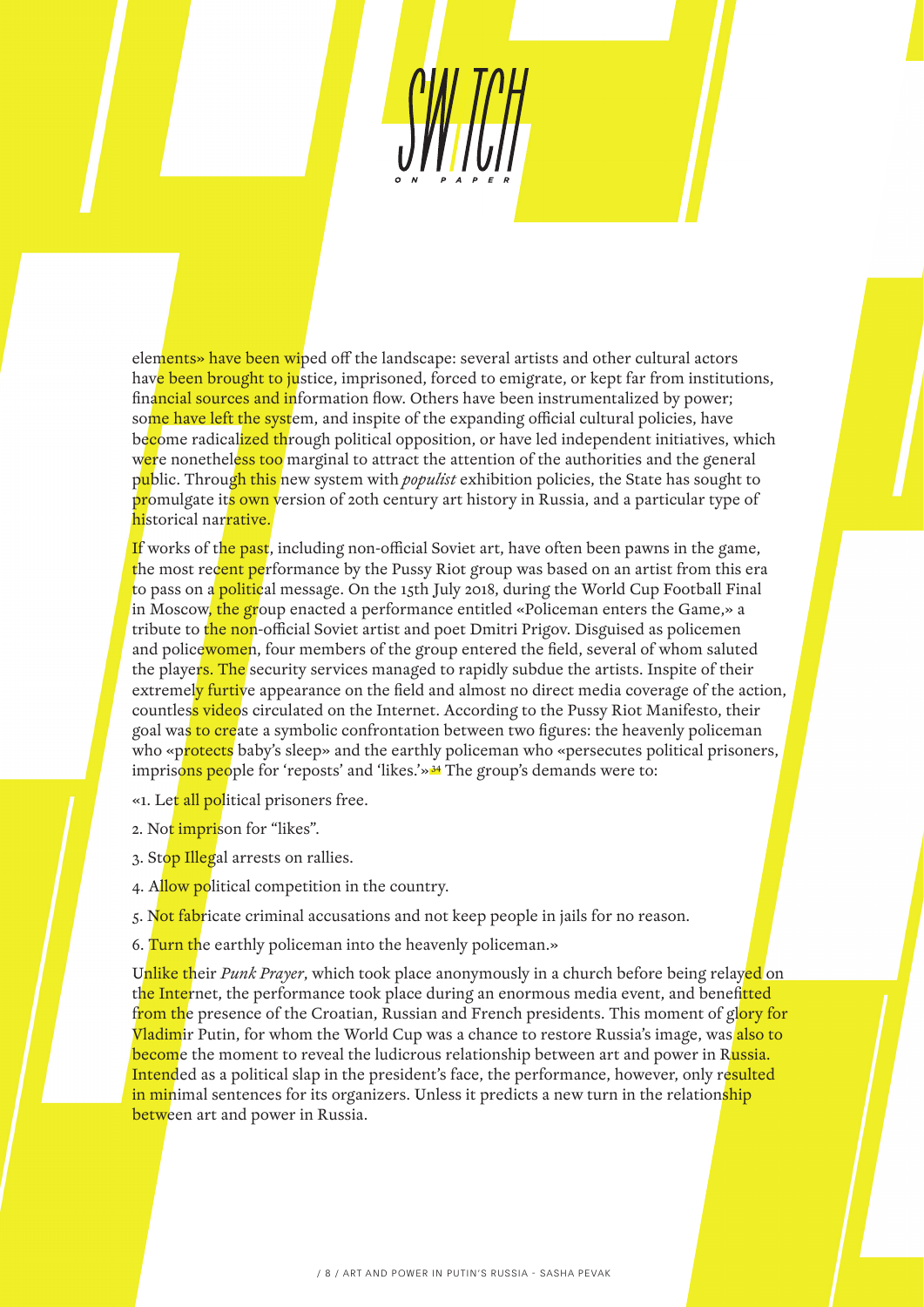

#### Translation by Emmelene Landon

Thanks to Jérôme Glicenstein, Tatiana Volvoka and Claire Migraine (http:// thankyouforcoming.net/)

 1. Expressed by Putin's Deputy Chief of the Russian Presidential Administration from 1999 to 2011. https://www.wsj.com/ articles/SB116646992809753610

- 2. http://www.interpretermag.com/russia-update-sakharov-center-in-moscow-declared-foreign-agent/
- 3. http://old.sakharov-center.ru/museum/exhibitionhall/religion\_notabene/hall\_exhibitions\_religion01.htm
- 4. http://old.sakharov-center.ru/museum/exhibitionhall/forbidden-art/piket/

 5. https://www.artlawgallery.com/2010/10/articles/international-issues/forbidden-art-nyet-russian-curator-and-exhibitorconvicted-for-controversial-art-exhibit/

- 6. https://www.flashartonline.com/2008/10/andrei-erofeev-curator-of-scandals-article/
- 7. «The Chronicles of Russian Art», in Peter Weibel, Global Activism, The MIT Press, 2014.
- 8. Tizia<mark>na Villani,</mark> Camilla Pin, Voina : art / politique, Paris, Eterotopia, 2014, p. 5.
- 9. https://youtu.be/ALS92big4TY
- 10. https://www.newyorker.com/news/news-desk/putins-religious-war-against-pussy-riot
- 11. https://lenta.ru/news/2012/03/30/commies/,
- 12. https://www.bbc.com/news/world-europe-22090308

13. http://www.lemonde.fr/europe/article/2012/08/17/la-condamnation-des-pussy-riot-digne-de-l-inquisition\_1747276\_3214. html#SHlXgKIJporVl6SM.99

14. https://youtu.be/Eyh9oBS3EXM

15. Petr Pavlenski, Le cas Pavlenski. La politique comme art, Paris, Louison éditions, 2016, p. 52-53.

- 16. https://www.youtube.com/watch?v=SbCUcLpCyFQ
- 17. https://www.youtube.com/watch?v=3dS88c9-KSM
- 18. https://www.lejournaldesarts.fr/accuse-de-viol-lactionniste-russe-piotr-pavlenski-se-refugie-en-france-131290
- 19. Andreï Erofeev, « Compétition entre politiciens et actionnistes », Iskusstvo, 18 mai 2016.
- 20. http://kadist.org/program/arseniy-zhilyaev-2/
- 21. Boris Groys, «Becoming a Meteorite,» in Silvia Franceschini, Boris Groys, Arseniy Zhilyaev, M.I.R.: New Paths t<mark>o the bjects,</mark> Paris, Kadist Art Foundation, 2014, p. 6.
- 22. Andreï Erofeev, «Contemporary Russian art under the authoritarian regime,» in Lena Jonson, Andrei Erofeev (éd.), Russia: Art Resistance and the Conservative-Authoritarian Zeitgeist, Routledge, 2018, p. 130.
- 23. https://www.rferl.org/a/russia-profile-culture-minister-vladimir-medinsky/24602133.html